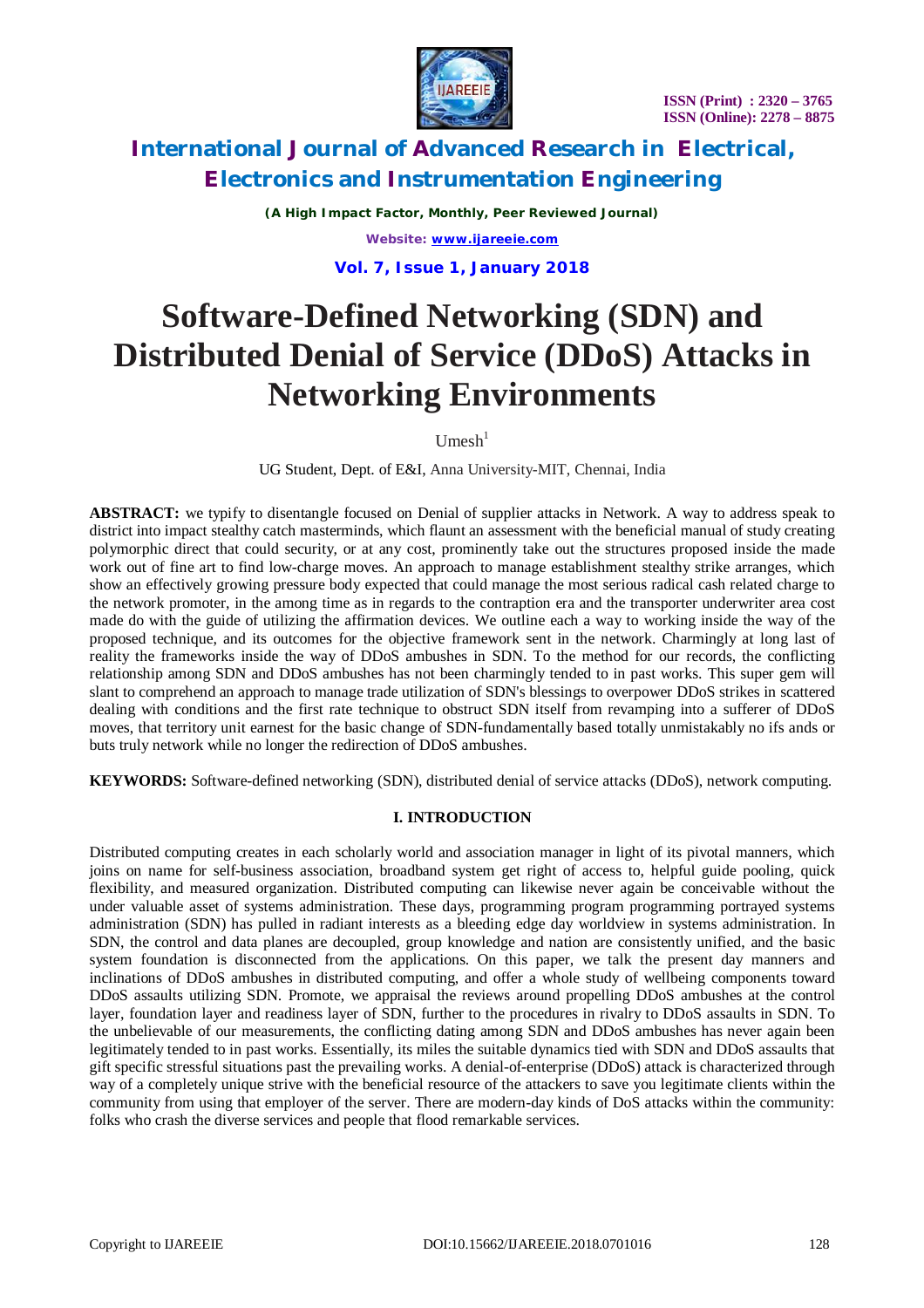

*(A High Impact Factor, Monthly, Peer Reviewed Journal)*

*Website: [www.ijareeie.com](http://www.ijareeie.com)*

### **Vol. 7, Issue 1, January 2018**

#### **II. RELATED WORK**

A dos assault purpose is to save you valid get proper of get right of access to a server beneficial aid from the network. Inside the context of the internet, an attacker can "flood" a victim's reference to random packets to prevent valid packets from getting via the company availability called seen flooding.

Those net denials of organization assaults have become extra normal presently due to their near UN traceability of connection requests and relative ease of execution thru way of the use of the use of the usage of using the attackers focused at the assets of the server. Spoofing of it is been exploited through allocated denial of company (ddos) attackers to cowl flooding assets and localities of flooding internet site on-line site visitors to pose an attack within the network environment.

The dos attacks do now not to regulate records or get into an illegal get right of get right of access to to, however as an possibility they reason to crash the servers and the whole networks, disrupting legitimate character's communiqué from getting access to it. Dos assaults may be released from each an unmarried deliver and a couple of belonging, known as allotted denial-of company (ddos) assaults. The taking walks device notices the immoderate workload at the flooded business organization inside the community connection available, it'll start to offer greater computational strength to manipulate up with the extra workload rendered to it whenever. The attacker can flood a single, tool based in reality certainly cope with so you can perform an entire lack of availability of the economic company agency. The hop-depend filtering approach to discover the spoofed packet the usage of packet tracking method has given way to prevent the dos attack in network.

#### **III. LITERATURE SURVEY**

#### **Intrusion Detection System for Network Computing [2]**

Supplying safety in an allocated tool requires brought than character authentication with passwords or digital certificates and confidentiality in statistics transmission. Allocated model of network makes it willing and dependable to modern-day dispensed intrusion assaults like allotted Denial of corporation (DDOS) and pass net internet web page Scripting (XSS). To address big scale network get right of access to internet web page internet website on line internet web site traffic and administrative supervisor of statistics and alertness in network, a contemporary multi-threaded allocated network IDS model has been proposed. Our proposed network IDS handles huge go along with the waft of records packets, have a have a study them and generate evaluations correctly with the aid of integrating information and behavior evaluation to encounter intrusions.

#### **Efficient Detection of DDos Attacks by Entropy Variation [4]**

Allotted Denial- of- provider (DDoS) assaults are a vital risk to the net. It's some distance incredibly tough to hint again the attackers because of reminiscence loads an awful lot tons less function of the net routing mechanisms. As a surrender end result, there may be no effective and inexperienced approach to cope with this problem .on this paper, lines once more of the attackers are successfully diagnosed and moreover to protect the facts from the attackers using entropy versions. Within the gift tool, some strategies had been cautioned to emerge as aware of the attackers on the facet of probabilistic Packet Marking (PPM), Deterministic Packet Marking (DPM). Those methods aren't inexperienced as it requires injecting marks into character packets as a manner to trace all once more the attackers. In PPM; it cans simplest feature in a community shape of net. In DPM, it calls for all the internet routers to be updated for packet marking. Scalability is likewise a big problem in each PPM and DPM. So as to triumph over the above drawbacks, a manner primarily based totally on Entropy version is used that may be degree changes of randomness of flows at a router for a given c programming language. We recommend a unique trace decrease lower back method for DDoS attacks that is based totally mostly on entropy variations among every day and DDoS attack internet web page site visitors, it simply is essentially taken into consideration definitely considered one of a type from generally used packet marking strategies. This technique is used to find out the attackers correctly and allows a big scalability.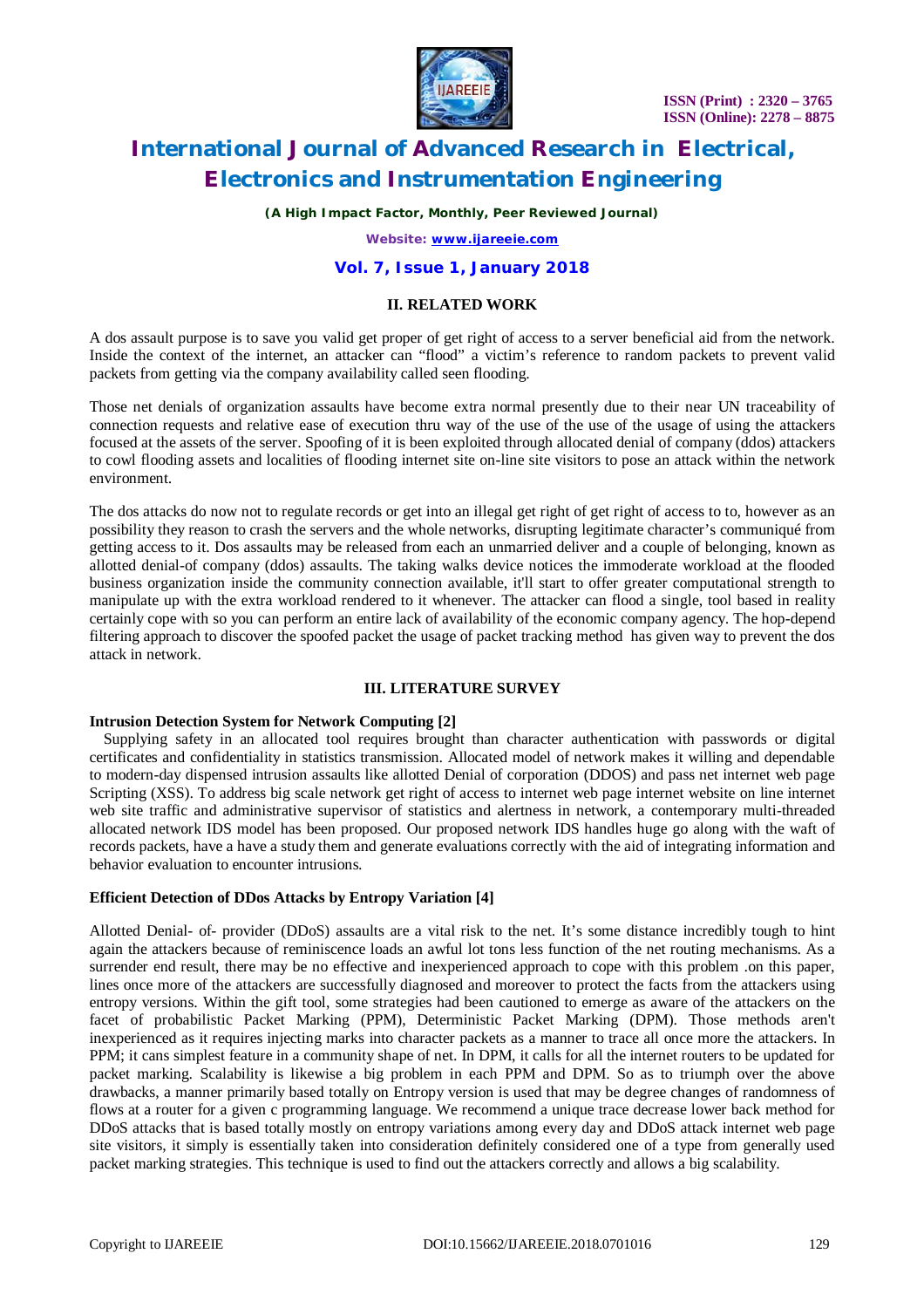

*(A High Impact Factor, Monthly, Peer Reviewed Journal)*

*Website: [www.ijareeie.com](http://www.ijareeie.com)*

#### **Vol. 7, Issue 1, January 2018**

#### **Low-Rate TCP-Targeted Denial of Service Attacks[6]**

Denial of provider assaults is supplying a developing hazard to the global inter-networking infrastructure. even as TCP's congestion manipulate set of recommendations in all fairness robust to numerous network situations, its implicit assumption of give up-device cooperation effects in a significantly recognized vulnerability to assault through excessive-charge non-responsive flows. On this paper, we look at a category of low-rate denial of organization assaults which, in assessment to excessive-price attacks, are difficult for routers and counter-DoS mechanisms to come upon. the usage of a mixture of analytical modeling, simulations, and internet experiments, we show that maliciously determined on low-charge DoS traffic patterns that take gain of TCP's retransmission time-out mechanism can throttle TCP flows to a small fraction in their best charge on the equal time as eluding detection. Furthermore, as such assaults make the most protocol homogeneity; we've got a take a look at vital limits of the functionality of a class of randomized time-out mechanisms to thwart such low-charge DoS assaults.

#### **Network-based and Attack-resilient Length Signature Generation for Zero-day Polymorphic Worms [14]**

It's far some separation pivotal to run over zero-day polymorphic worms and to create marks at the edge group passages or nectar nets to make sure we are equipped for spare you the worms from engendering at their initial stage. Be that as it may, most extreme current system based genuinely truly marks produced aren't defenselessness based absolutely truly and might be results easily put away a long way from by means of method for strikes. On this paper, we suggest delivering defenselessness construct absolutely totally marks in light of the system confirmation with no host-recognition evaluation of malignant program execution or willing applications. Since the initial step, we organize a group principally based completely earnestly length-based absolutely unquestionably totally Signature Generator (LESG) for worms construct absolutely with respect to cradle flood vulnerabilities1. The marks created are natural for cushion floods, and are exceptionally troublesome for aggressors to evade. We additionally show the assault flexibility limits even underneath most pessimistic scenario attacks with arranged clamor infusion. Moreover, LESG is quick and clamor tolerant and has green mark coordinating. appraisal fundamentally construct absolutely in light of genuine worldwide vulnerabilities of several conventions and real system web site on line web site online site online activity exhibits that LESG is promising in accomplishing the ones dreams.

#### **A Defense Mechanism to Protect Network Computing Against Distributed Denial of Service Attacks [7]**

Network computing is an internet based definitely absolutely genuinely pay as use provider which gives 3 layered services (software program utility as an business enterprise, Platform as a carrier and Infrastructure as a corporation) to its clients on call for. Those on name for company centers provide to its clients in multitenant surroundings however as facility will boom complexity and protection problems moreover growth. Right here all the assets are at one region in statistics centers. Network makes use of public and private APIs (software Programming Interface) to offer services to its customers in multitenant environment. on this surroundings allotted Denial of agency attack (DDOS), in particular HTTP, XML or relaxation primarily based completely DDOS assaults can be very dangerous and can offer very risky effects for availability of offerings and all consumers receives affected on the equal time. Each other reason is that due to the reality the network computing clients make their request in XML then deliver this request the use of HTTP protocol. So the threaten coming from dispensed assaults are greater and clean to put into effect via the attacker, but to protection expert very hard to treatment. So that you should remedy the ones assaults this paper introduces a method for safety services referred to as filtering. The clear out is used to find and remedy XML and HTTP DDOS assault.

#### **Low-Rate TCP-Targeted Denial of Service Attacks and Counter Strategies [11]**

Refusals of big business ambushes are putting forth a creating danger to the overall between systems administration foundation. At the equivalent time as TCP's clog oversee set of standards is for the most part strong to several group conditions, its understood presumption of forestall gadget participation brings about an outstanding weakness to assault through unnecessary rate non-responsive streams. In this paper, we look at a class of low-value disavowal of organization ambushes, dislike radical rate assaults, and are hard for switches and counter-DoS components to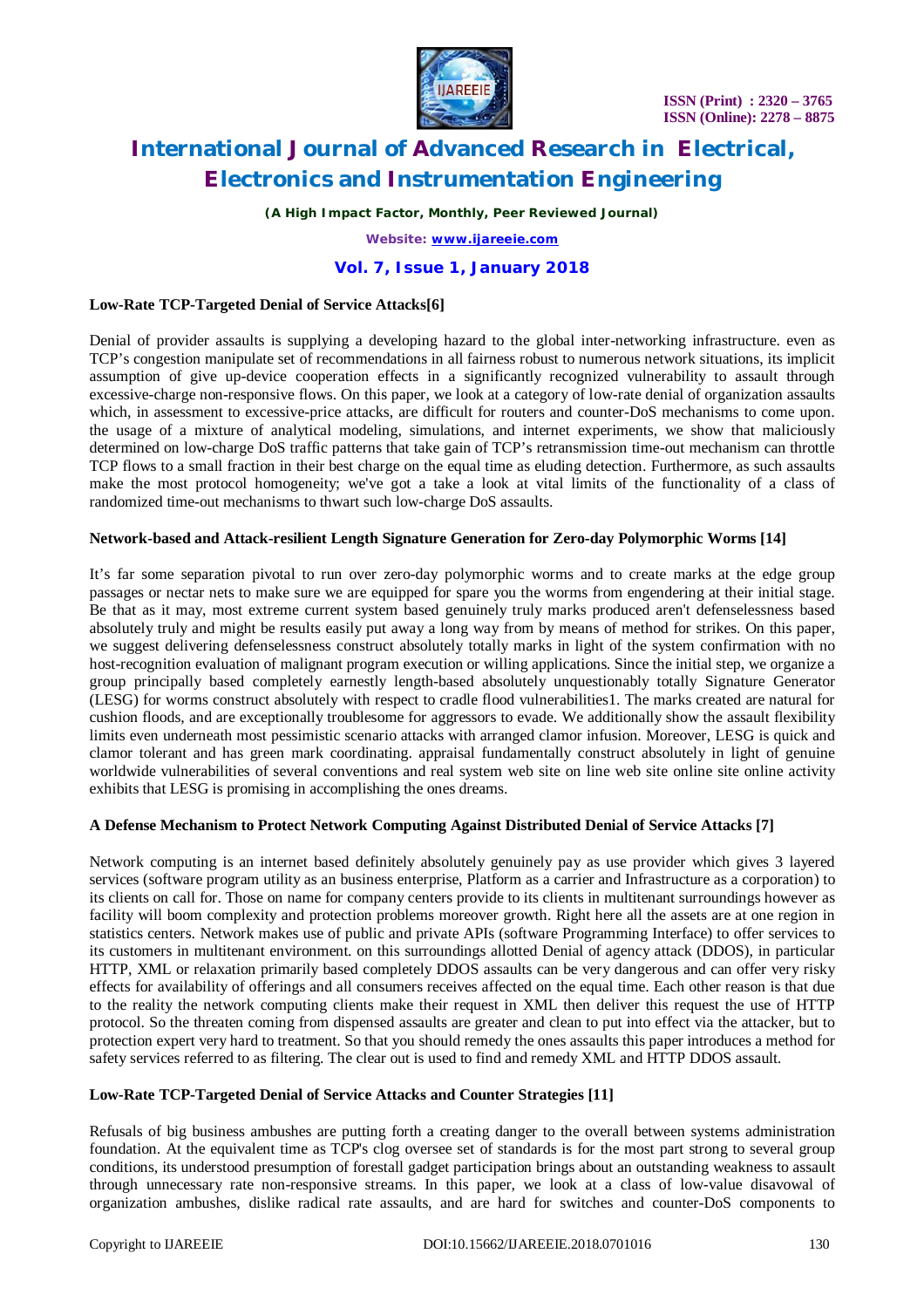

*(A High Impact Factor, Monthly, Peer Reviewed Journal)*

*Website: [www.ijareeie.com](http://www.ijareeie.com)*

### **Vol. 7, Issue 1, January 2018**

discover. Utilizing a blend of investigative demonstrating, reproductions, and net tests, we show that malevolently settled on low-value DoS activity styles that make the most extreme TCP's retransmission timeout component can throttle TCP streams to a little part of their ideal rate on an indistinguishable time from escaping location. Also, accordingly assaults take pick up of convention homogeneity.

#### **State Monitoring in Network Datacenters [8]**

Following universal conditions of apportioned network programming project is a critical usefulness for network datacenter oversees. kingdom observing requires meeting irritating longings: unbalanced recognition of rightness, which guarantees 0 or low blunders rate, and radical verbal trade customary common general execution, which dreams least correspondence rate in recognizing nation refreshes. Greatest current artistic creations takes after a momentary model which triggers USA signs and manifestations at whatever point a requirement is abused. This model can likewise moreover cause not irregular and vain side effects because of brief-term charge blasts and exceptions. Countermeasures of such manifestations and side effects may also additionally furthermore reason extreme operations. On this paper, we exhibit a Window-based absolutely completely basically nation following (brilliant) structure for effectively dealing with network applications. Window-fundamentally based totally plainly completely. Following assessments signals lovely while utilize infringement is non-hinder inside a period window. We show that it is not best additional flexible to charge blasts and anomalies, however in addition ready to keep magnificent correspondence while completed in a dispensed way basically construct absolutely in light of four specialized commitments. To begin with, we blessing the design format and sending alternatives for window-based completely really in actuality kingdom following with concentrated parameter tuning. Second, we blast a forefront day assigned parameter tuning plan enabling sharp proportional to an exceptional arrangement more prominent checking hubs as each hub tunes its observing parameters responsively without global data.

#### **IV. PROPOSED WORK**

This art work can help to recognize the way to make whole use of sdn's blessings to defeat ddos attacks in network computing environments. Save you allocated denial of business employer assaults in network. A complex technique to orchestrate stealthy assault styles in the direction of applications taking walks in the network.

#### **Software Defined Networking (SDN)**

Software-Defined Networking (SDN) is a developing shape this is dynamic, potential, cost-effective, and adaptable, making it best for the immoderate-bandwidth, dynamic nature of modern-day-day programs. This structure decouples the community control and forwarding talents permitting the community manage to become right now programmable and the underlying infrastructure to be abstracted for applications and community services. The Open Flow protocol is a foundational element for building SDN answers

#### **V.ADVANTAGES**

- Crucial for the smooth evolution of SDN-primarily based absolutely network without the distraction of DDoS attacks.
- Save from DDos attacks.
- State-of-the-art work method to orchestrate stealthy attack styles in opposition to packages taking walks within the network.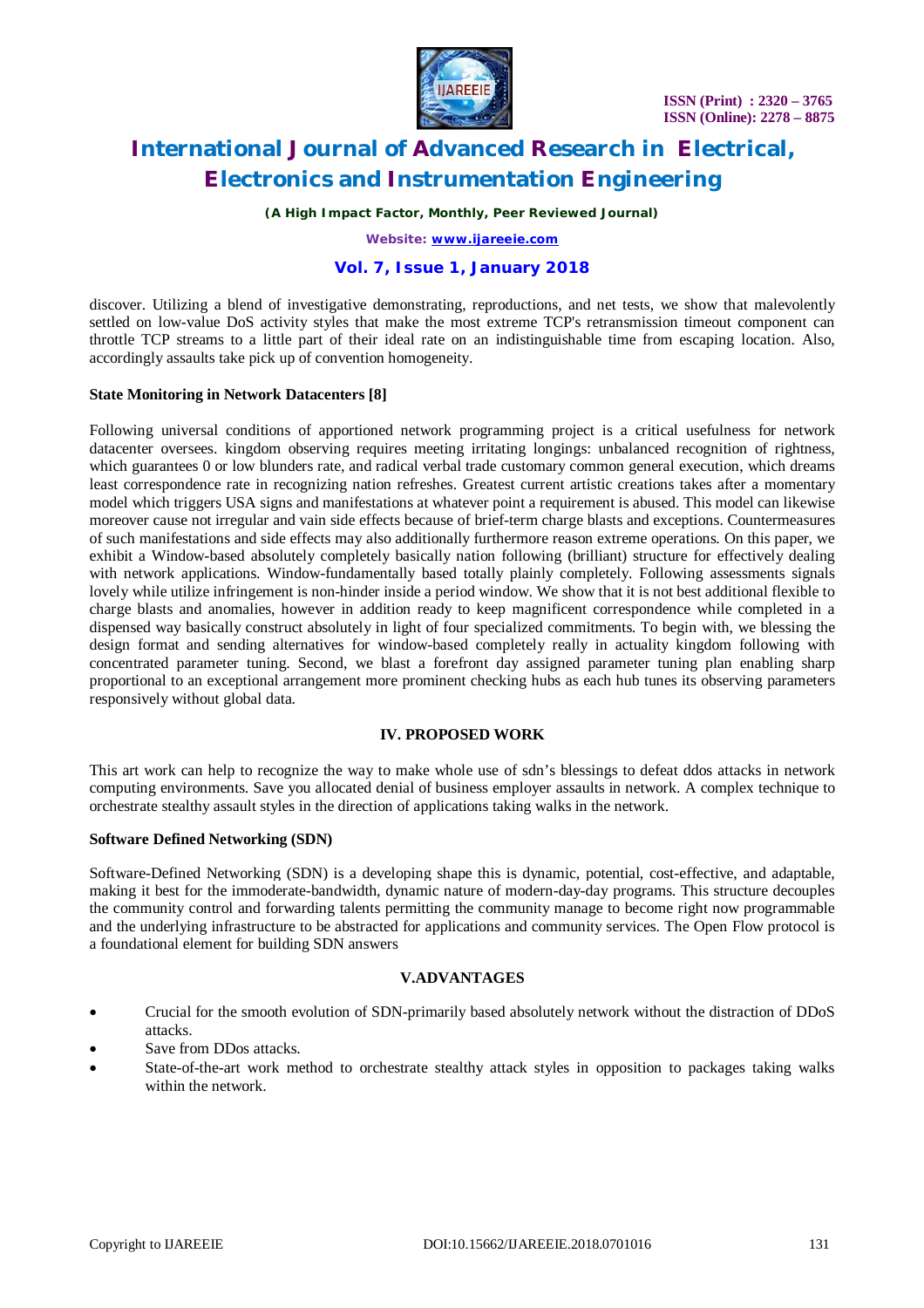

*(A High Impact Factor, Monthly, Peer Reviewed Journal)*

*Website: [www.ijareeie.com](http://www.ijareeie.com)*

**Vol. 7, Issue 1, January 2018**

### **VI.ALGORITHM**

**Slowly Increasing Polymorphic DDOS Attack Strategy (SIPDAS)**

```
Algorithm 1: Algorithm of SIPDAS Agent
    Require: Integer time Window = T {Burst period.}
    Require: Integer n_T = 0 {Nested tags within each message.}
    Require: Integer tag Threshold = N_T {Nested tags threshold.}
    Require: Integer C_R = I_0 {Initial attack intensity.}
     Repeat
      t = 0:
      While t \le T do
         n_T = pick random Tags (tag Threshold);
         t_1 = compute Inter arrival Time (C_R, n_T);
         send Message(n<sub>T</sub>, t<sub>I</sub>);
         t = t + tend While
  if! (Attack Successful) then
    C_R = (C_R + \text{attack Increment});{Attack intensification}
else
    While! (attack-detected) and attack Successful do
\overline{\mathcal{L}}Service degradation achieved;
     Attack intensity is fixed}
  until Request < Resource and !(attack-detected)
  if attack detected then
ł
   Notify to the admin that the attack has been detected}
  Print 'Attack detected';
  Else
\overline{\mathcal{L}}Notify to the admin the attack has reached the threshold and achieved the intensit
  Print 'threshold-reached';
     Continue the attack by using the previous C_R value
       C_R = C_R – attack increment;
 Loop
   N_T = pick Random tags (tag Threshold);
   T_I = Compute Inter arrival Time (C_R, n_T);
   Send message (n_T, t_I);
 end loop
end if:
```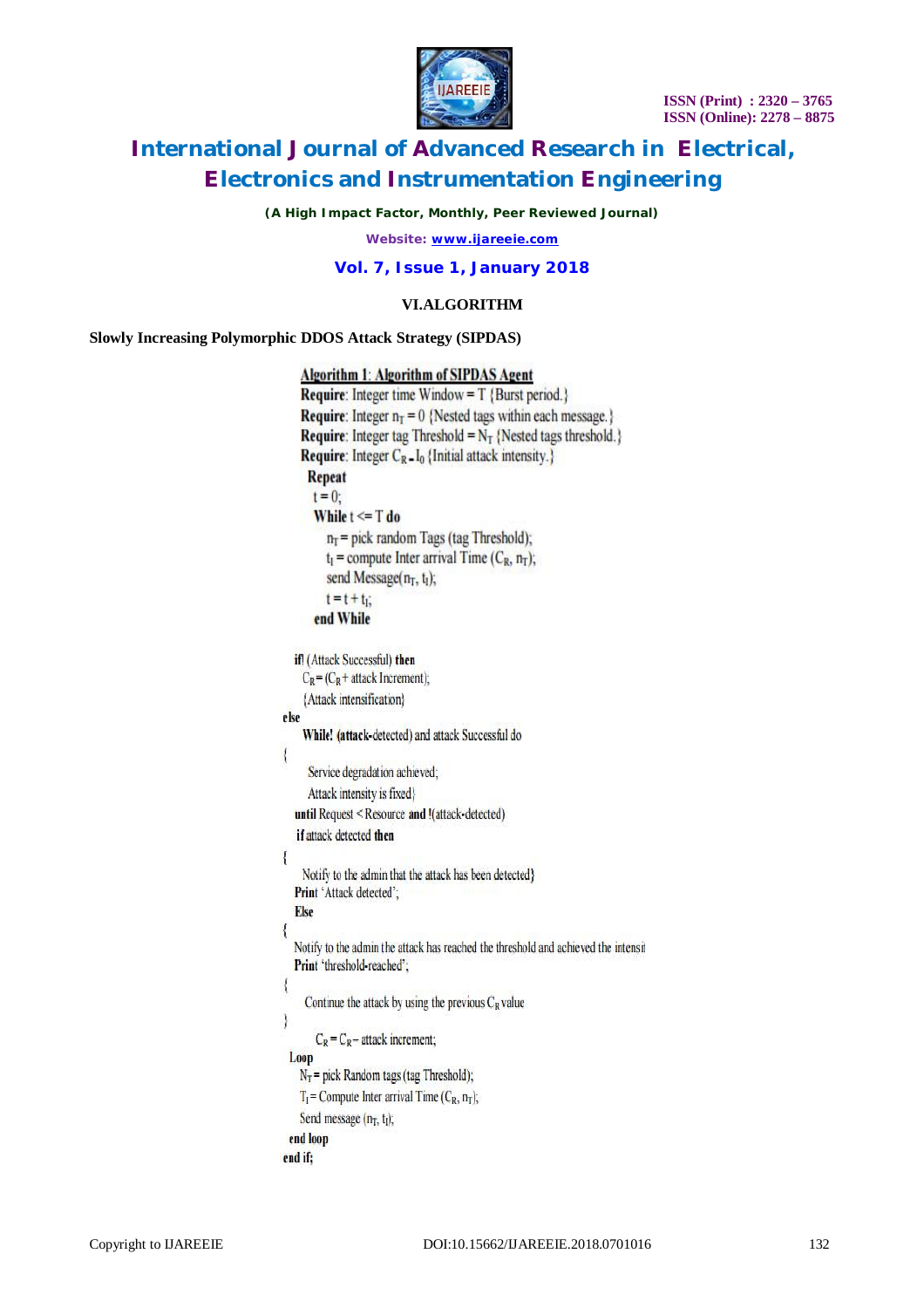

*(A High Impact Factor, Monthly, Peer Reviewed Journal)*

*Website: [www.ijareeie.com](http://www.ijareeie.com)*

### **Vol. 7, Issue 1, January 2018**

To unearth low fee assaults and spare you Dos the use of SIPDAS. We determine the twofold car-courting (DA) coefficient accumulation and watch the main Nmax components in such association. At the off threat that the lead within the shape issue has a glaring developing or declining inclination, then those Nmax features will all surpass a wonderful facet.

#### **VII.MODULES**

#### **User Interface Design**

To connect to server benefactor need to deliver their username and secret key then best they might geared up to sign up for the server. On the off hazard that the benefactor as of now leaves at this moment can login into the server else guy or female want to trial of their records which include of username, mystery phrase, e-mail character, city and U.S.A... Database will make the file for the complete person to keep consist of and download expense. Call might be set as patron man or woman. Signing in is usually used to go into a specific site page. It'll search for the inquiry and exhibit the question.

#### **Network Owner Module**

This module is applied to help the network server with viewing actualities and consist of information with the security. The man or woman network proprietor creates the security key. The Network proprietors see the customer searching information and the numbering of document demand records on Pie graph.

#### **File Upload and Sharing**

This module is utilized to help the network server with retaining statistics and switch facts with the safety. On this module statistics are transferred with the helpful manual of network owners and customers, the ones reviews are basic for all. That information is sharable for customers.

#### **Service Accessing Module**

This module used to assist the network individual to get passage to the employer. It's far the method of down load the facts from the disbursed garage. On the season of downloading individual need to pass emit key of the document, if the mystery is right device document might be download in some different case we are able to download the file.

#### **ATTACKS in Network**

A refusal of affiliation assault is a noxious attempt and makes a server or a device beneficial treasured asset inaccessible to customers, generally through brief hindering or postponing the administrations of a scope of diagnosed with the internet. A disavowal of bearer attack is an episode in which a shopper or affiliation is careworn of the services of a helpful treasured asset they will in general depend on to have.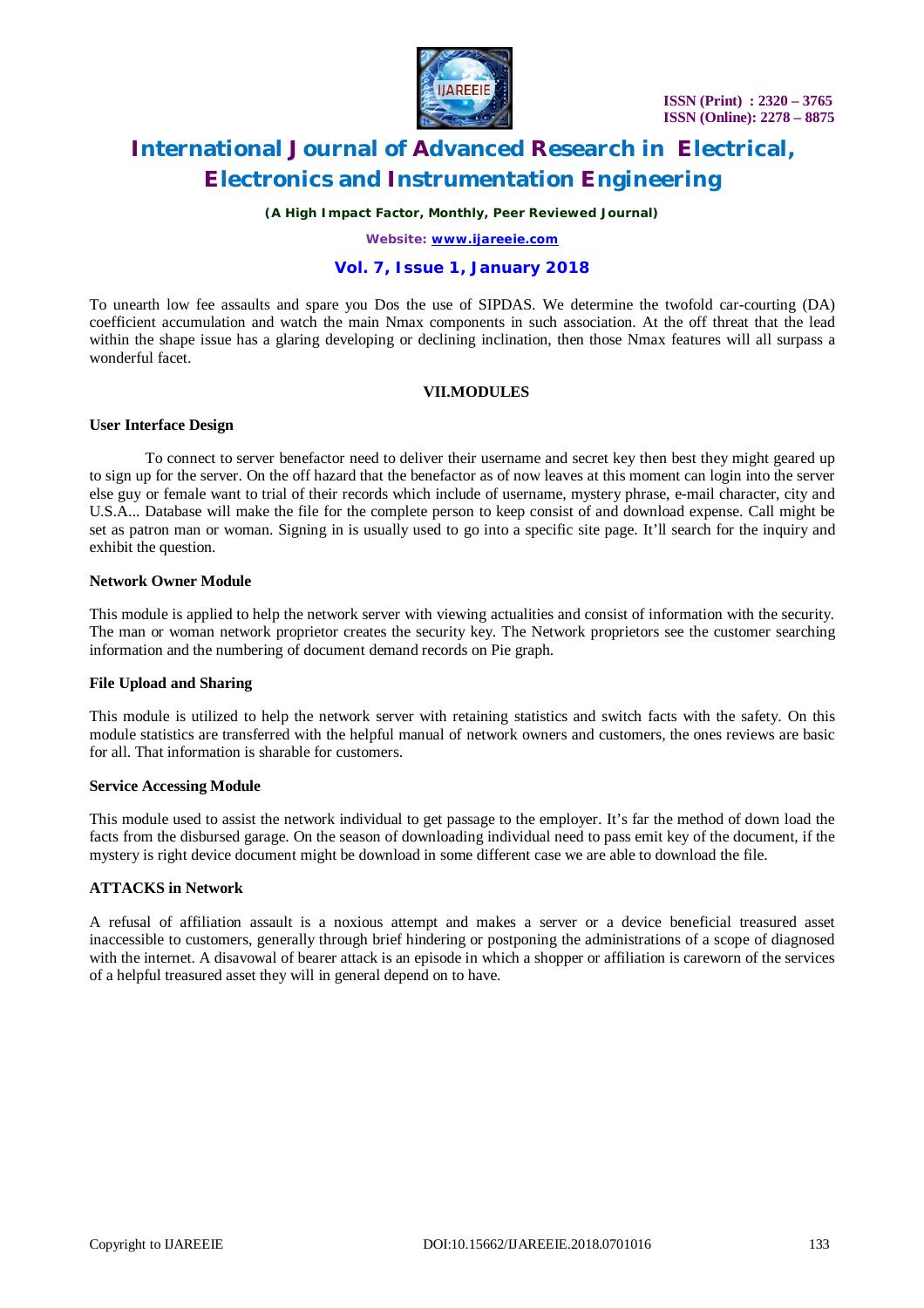

#### *(A High Impact Factor, Monthly, Peer Reviewed Journal)*

*Website: [www.ijareeie.com](http://www.ijareeie.com)*

#### **Vol. 7, Issue 1, January 2018**

**System Architecture**



The systems architect establishes the basic structure of the system, defining the essential core design features and elements that provide the framework. The systems architect provides the architects view of the users' vision. Above diagram user first login to the account then he enter query and it search which are available in server and display query. Once attacker entry will happen our server the service is automatically unavailable and entire server will be stopped. Attacker could not find any files in the server because the server automatically stopped.





Fig.1 The size of largest reported DDoS attack from 2003 to 2013

Conventional DDoS assaults barrier instruments confront numerous difficulties in distributed computing conditions. A current Network Security Alliance overview indicates DDoS assaults are basic dangers to cloud security [14], [38]. As per the quarterly State of the Internet Report (SOTI) from Akamai Technologies [39], DDoS assaults in the final quarter of 2012 were up by 200 percent more than 2011.We examine the reasons why the rate of DDoS assaults develop considerably in distributed computing conditions, by investigating the basic qualities of distributed computing, including on-request self-benefit, expansive system get to, asset pooling, quick versatility and estimated benefit. One major reason is the rise and advancement of botnets. Botnets are systems that are framed by bots or machines traded off by malware. Expansive scale picked up reputation for their sizes and noxious exercises (e.g., performing DDoS assaults [16]). It remains genuinely complex contaminating an adequate number of machines in a brief timeframe outline in customary systems. In any case, on demand self-benefit abilities of cloud that let true blue organizations rapidly include or subtract processing force could be utilized to in a split second make a capable botnet [40]. Malware-as-service is utilized for spamming and propelling disavowal of-benefit assaults. Due to rivalry among providers, costs of malwareas-a-benefit have been falling quickly.